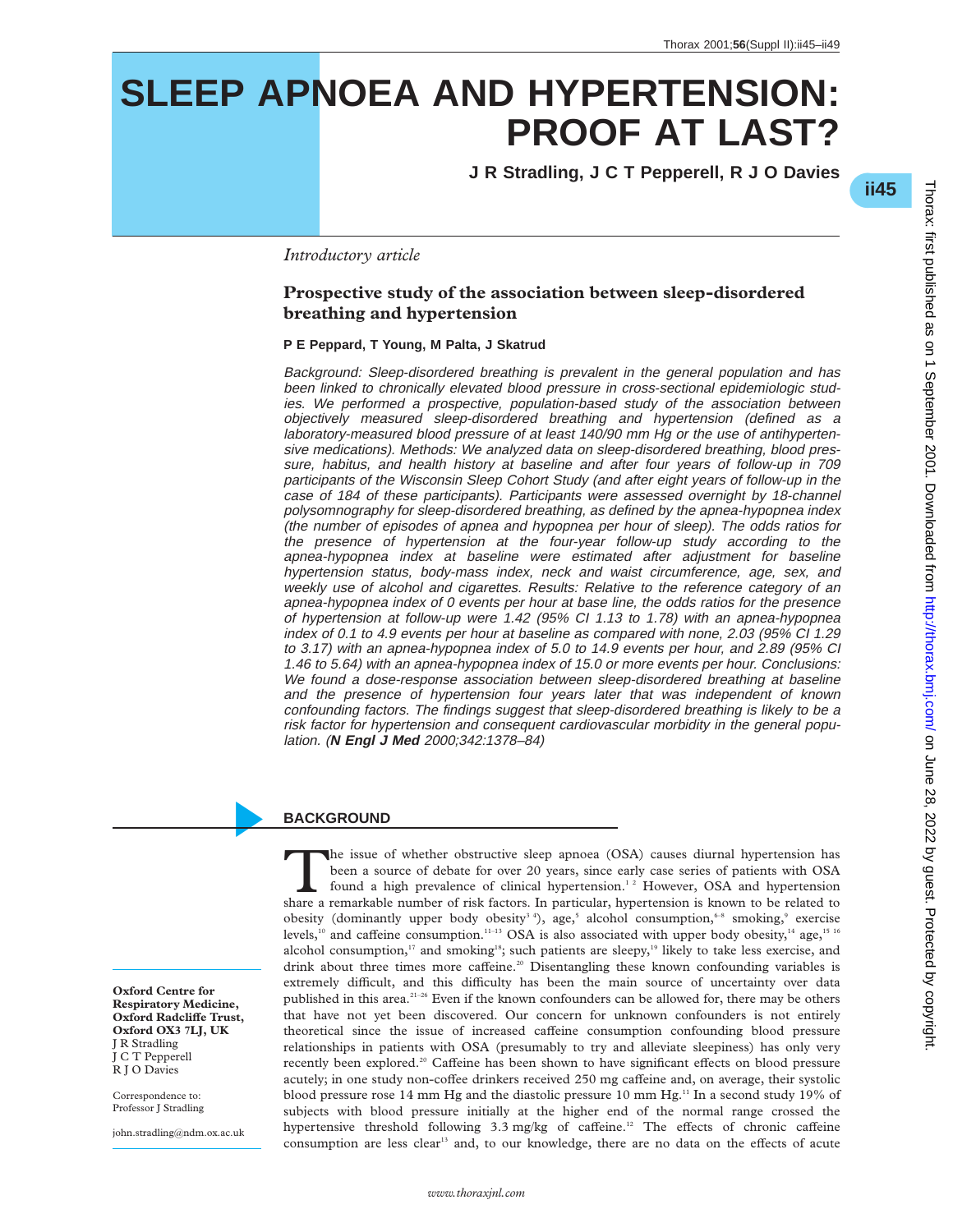withdrawal such as might occur when the sleepiness caused by OSA resolves with nasal continuous positive airway pressure (nCPAP) treatment.

OSA clearly causes night time rises in arterial blood pressure $27$  and this is not in dispute. It is whether there is a carryover effect into the day, with all the known detrimental effects of systemic hypertension, that is in question.

In addition to the problem of confounding variables, there are other difficulties to be surmounted. Neither hypertension nor OSA are well measured, leading to underestimates of any correlation between them. The difficulties in measuring hypertension are whether one-off or 24 hour assessments are better predictors of morbidity, variability in the measurement with time, and an uncertainty as to the most damaging aspect of hypertension (mean levels, variability, absence of nocturnal dipping<sup>28</sup>). The measurement difficulty for OSA occurs, not only because of considerable night to night variation,<sup>29</sup> but also because it is unclear what pathophysiological feature might be a hypertensive agent. For example, is it really the apnoeas, or might it be any associated nocturnal hypoxaemia (perhaps related to its episodic nature, the mean levels, or falling below critical thresholds), sleep fragmentation, increased pleural pressure swings, or maybe small rises in Paco<sub>2</sub>? Thus, designing experiments or surveys to confidently establish causal links between OSA and hypertension, and then extrapolating to infer excess morbidity and mortality, is a task littered with pitfalls. For these reasons such studies require detailed scrutiny before they should be allowed to influence clinical practice. A review of the methodological problems of such studies has recently been published.<sup>30</sup>

Over the last two years there have been several papers that have attempted to control for, and avoid, errors due to confounding variables and other problems. First have been simulations of OSA, or aspects of OSA, thus providing matched control data with which to compare any effects due to the OSA itself. Particularly elegant are the animal studies on dogs in Phillipson's laboratory in Toronto, showing that acute onset simulated OSA clearly raises daytime blood pressure over a few months by up to 15 mm Hg, which falls again when normal nocturnal breathing is allowed to return.<sup>31</sup> Replicating just the sleep fragmentation, although similarly raising sleeping blood pressure, did not lead to a rise in awake blood pressure.32 This therefore suggested that the attendant hypoxaemia, hypercapnia, or increased pleural pressure swings—alone or in combination—were the likely pathophysiological mechanisms. More recently the same group have shown that similar periods of simulated OSA in dogs impair left ventricular systolic performance, measured during wakefulness by echocardiography.<sup>33</sup>

Studies on rats have implied that episodic hypoxia can raise awake blood pressure,<sup>34</sup> although this effect is strain dependent, suggesting the potential for different physiological responses in different species. The rise in awake blood pressure is of the order of 12 mm Hg is and blocked by carotid body denervation, sympathetic nerve ablation, renal sympathectomy, adrenal medullectomy, and an ACE inhibitor.<sup>35</sup> Additional hypercapnia did not seem to increase the awake hypertensive effect of hypoxia. In humans a period of acute nocturnal hypoxia (using hypobaric chambers) leads to a rise in heart rate and blood pressure for about two hours after removal from the hypoxia, compared with controls, but only in some individuals.36 This particular experiment did not fully control for the differences in the degree of sleep fragmentation, and hypocapnia (rather than hypercapnia) would have attended the hypoxia. The authors concluded that peripheral chemoreceptor stimulation was the likely explanation via increases in

sympathoadrenal activity (as evidenced by increased levels of overnight urinary adrenaline but not noradrenaline), a phenomenon already reported to occur at real altitude in less well controlled experiments.<sup>37</sup> The known interindividual variations in hypoxic chemosensitivity<sup>38</sup> might then possibly explain the interindividual variation in the hypertensive effect of hypoxia found in the hypobaric chamber study.

Many authors have used clinic based case series to try to prove an association between OSA and diurnal hypertension. These have always fallen prey to the criticism that there has been inadequate controlling for confounders. They have usually employed multiple regression modelling techniques to try to unravel independent associations. In general, the more the controlling, the less is the independent effect of OSA on blood pressure.<sup>39</sup> An unavoidable consequence of this approach is that true cause and effect within closely correlated variables such as obesity, blood pressure, and OSA are difficult to establish. For example, if much of the previously established association between blood pressure and obesity was in fact due to the presence of OSA as the true causal factor, then allowing for obesity first in multiple regression techniques will falsely lower the contribution of OSA to the variance in blood pressure. However, most well controlled series have suggested that OSA is more likely to be an independent risk factor for hypertension in younger patients.<sup>40 41</sup> A more recent study by Lavie *et al* studied 2677 patients who had attended a specialist sleep clinic over a 10 year period.<sup>42</sup> Confounders considered were smoking, alcohol use, age, and body habitus (including markers of upper body obesity), but exercise and caffeine consumption were not considered. Hypertension was defined as >140/90 or treatment with hypotensive medications, although a separate analysis was performed excluding subjects on such drugs. When corrected for age, sex and neck circumference (the most influential marker of obesity on blood pressure in this study), the apnoea-hypopnoea index (AHI) remained significantly related to both diastolic ( $r^2 = 0.22$ ) and systolic  $(r^2 = 0.20)$  pressure. This model predicted that a subject with an AHI of 60 should have a systolic pressure 6 mm Hg higher and a diastolic pressure 5 mm Hg higher than a matched subject without OSA. The authors reported similar results when indices of nocturnal hypoxia were used.

Another approach to bypass the problems of confounding variables has been the use of case control studies. Davies *et*  $a^{14}$ <sup>43</sup> matched 45 patients with OSA to 45 control subjects without OSA from the community. They were matched for age, sex, obesity, alcohol consumption, cigarette usage, prevalence of diabetes, and a prior history of hypertension and ischaemic heart disease. The matching was difficult as, not surprisingly, many subjects matched to patients with OSA had degrees of OSA themselves and had to be discarded. The 24 hour blood pressure data showed that the patients with OSA were clearly more hypertensive than the control subjects (average daytime diastolic pressure 4.6 mm Hg higher), although this difference was less in the afternoon and greatest in the more immediate post-sleep period. This morning dominance of the OSA hypertensive effect had been noted previously.<sup>44 45</sup> Unfortunately, this case control study was performed before the data on greater caffeine consumption in patients with OSA were available, $20$ and levels of physical activity were not controlled for.

Yet another further approach to circumvent confounding variables has been to assess treatment effects following the provision of nCPAP. This approach uses the patient as his own control, but requires a valid placebo treated control group as well. In addition, the effects of OSA on blood pressure might not be reversible in the short term, if at all,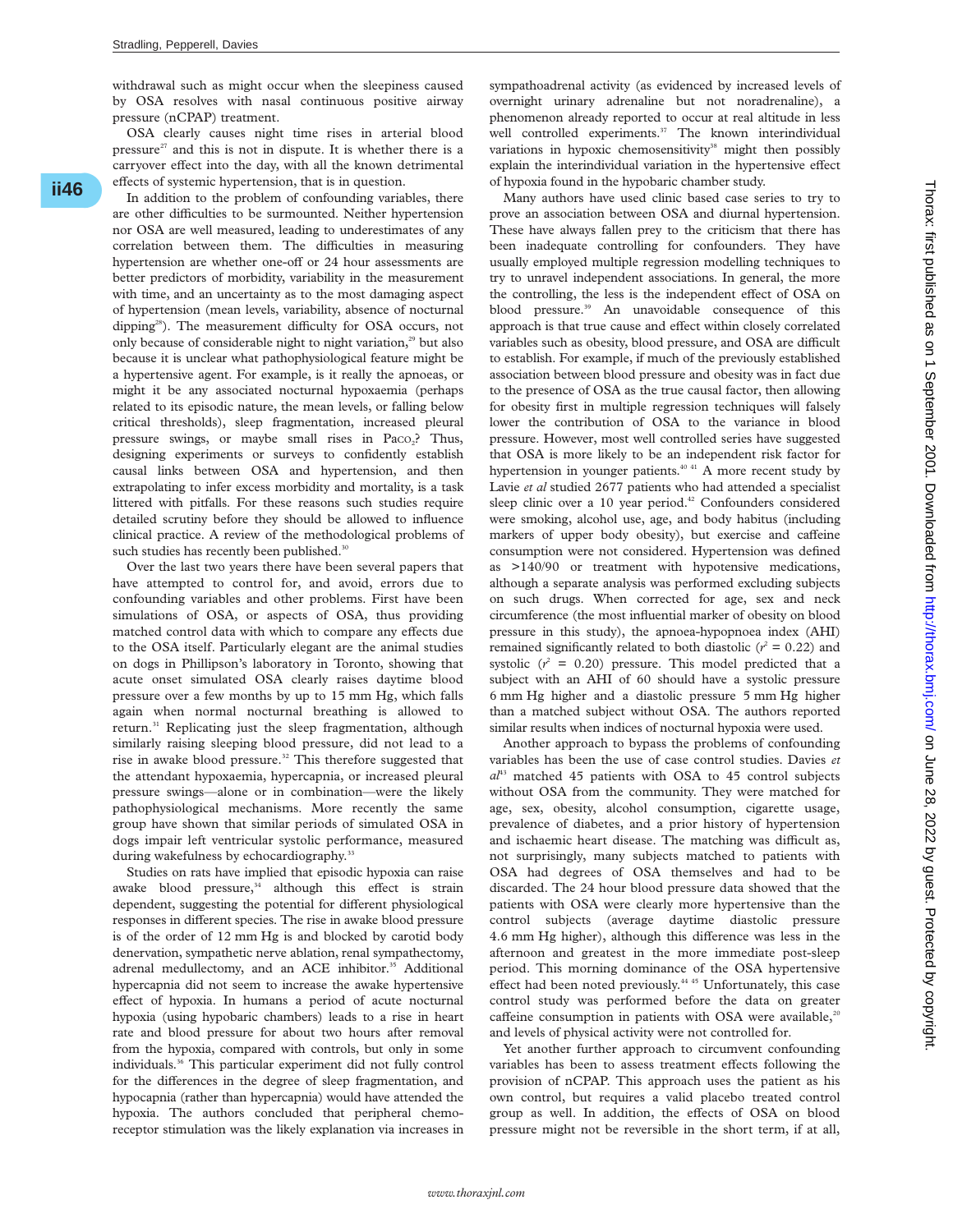and a negative result might lead to incorrect assumptions as to the size of any OSA effect. Furthermore, such studies assume that any difference between treatment and control will be due directly to the treatment alone. However, following treatment of OSA, resolution of the sleepiness<sup>19</sup> may have secondary effects on exercise levels and caffeine consumption for which it is difficult to control. However, three controlled studies of 24 hour blood pressure in patients suffering from OSA treated with either active nCPAP or a placebo have recently been carried out,  $4647$  (Becker HF, Marburg, personal communication), all of which have shown significant falls in awake blood pressures (in the region of 5 mm Hg), again particularly in the morning, compared with control patients. Two of these studies found that the fall in blood pressure during nCPAP treatment is greater in patients in whom the original OSA is most severe, and one has suggested that those already on hypotensive agents have a larger fall in blood pressure (unpublished observations). These falls in blood pressure are of a similar magnitude to those seen in many trials of antihypertensive agents.<sup>48</sup>

#### **Introductory article**

Finally, we come to community based epidemiological studies where every attempt has been made to control for all known confounding variables. The introductory article by Peppard *et*  $a<sup>49</sup>$  is one such piece of work. In 1989 Young and her associates in Wisconsin started looking at a community based population of adult men and women with overnight polysomnography. The population actually studied in this way was enriched for likely OSA according to the results of six pertinent questions from a four page questionnaire on sleep habits and health history.<sup>16</sup> The work provided data on the prevalence of OSA and its association with a variety of potential causes and consequences such as body weight,<sup>50</sup> sleepiness,<sup>16</sup> car accidents,<sup>51</sup> and hypertension.<sup>52–54</sup> A conventional measure, AHI, was used to define the presence of OSA, although an obstructive cause for any apnoeas and hypopnoeas was not confirmed but was assumed. Hence, Young and associates are careful to refer to sleep disordered breathing rather than OSA.

The study by Peppard *et al* is essentially a cross sectional study looking at casual blood pressure and relating these figures to sleep study data gathered four years previously. In fact, because second sleep studies were done after four years (n=709) with blood pressure data also recollected in a subgroup at eight years (n=219), there were more four year data points (n=893) than subjects (n=709) because 219 subjects had provided more than one set of data, having been studied over two sequential four year periods. This approach of using blood pressure measurements four years on from the sleep study was taken as it was assumed that blood pressure might take some time to rise in response to OSA, and thus a stronger relationship would be likely.

Hypertension was assumed if hypotensive drugs were being prescribed or if the casual blood pressure was above a certain threshold: >140/90 for the main analysis although data for >160/100 were also reported (approximately half of those defined as hypertensive were receiving hypotensive therapy). The subjects were put into four groups according to the AHI score at the beginning of the four year follow up period: AHI 0/h (n=187), AHI 0.1–4.9/h (n=507), AHI 5.0–14.9/h (n=132), and AHI  $\geq$ 15/h (n=67). The mean blood pressures at the four year follow up (and the baseline values) in these four progressively more apnoeic groups were: 118/75 (120/79); 123/79 (124/82); 131/82 (130/84); and 129/81 (135/88). Note that in the group with the most severe apnoea (AHI  $\geq 15/h$ )

the mean blood pressures four years later were no higher than baseline values, which suggests that an AHI of  $\geq$ 15/h for four years may not further raise blood pressure significantly. However, an explanation for this may be that a higher proportion of this group had started hypotensive drugs during the previous four years (9/67 (13.4%) compared with 47/826 (5.7%) in the other groups, p=0.05), although it is not clear from the paper whether knowledge of the initial blood pressure or AHI influenced subsequent physician management and thus the likelihood of being prescribed hypotensive drugs.

The main purpose of the study was to see if AHI was an independent predictor of the prevalence of hypertension. Using a blood pressure of  $\geq$  140/90 mm Hg (or on hypotensive drugs), the prevalence of hypertension in the four OSA severity groups was 17%, 28%, 48%, and 60%; and using a blood pressure of  $\geq 160/100$  (or on hypotensive drugs), the prevalence estimates were 10%, 17%, 28%, and 49%. Thus, hypertension was in the region of four times more common in the group with the highest AHI than in those with the lowest AHI (it is worth noting that most cases of hypertension in the former group were defined by hypotensive drug usage and, indeed, the *actual* blood pressure levels were slightly lower in the group with the highest AHI than in those with the second highest AHI, see previous paragraph). Needless to say, the group with the highest AHI was also more obese than the group with the lowest AHI (body mass index (BMI) 36 kg/m<sup>2</sup> *v* 29 kg/m2 ). The authors present odds ratio data for the presence of hypertension for the three groups of increasing levels of AHI activity compared with the lowest AHI group, progressively controlling for more and more potentially confounding variables. Figure 1 shows these progressively more corrected data for only the highest AHI group (AHI  $\geq 15/h$ ) compared with the lowest (AHI 0/h). Although estimates of weekly exercise are referred to in the text, it is not specifically stated whether the reported odds ratios include controlling for this potential confounding variable. Furthermore, when this study was carried out, the effects of increased caffeine consumption in subjects with OSA were not known.<sup>20</sup> However, it is clear from this study that the presence of OSA remains a significant independent risk factor for daytime hypertension, even when most known confounding variables have been allowed for. It seems unlikely, although in theory possible, that other as yet unknown potential confounders would reduce the odds ratio to a point of statistical insignificance.



Progressive adjustments



\***ii47**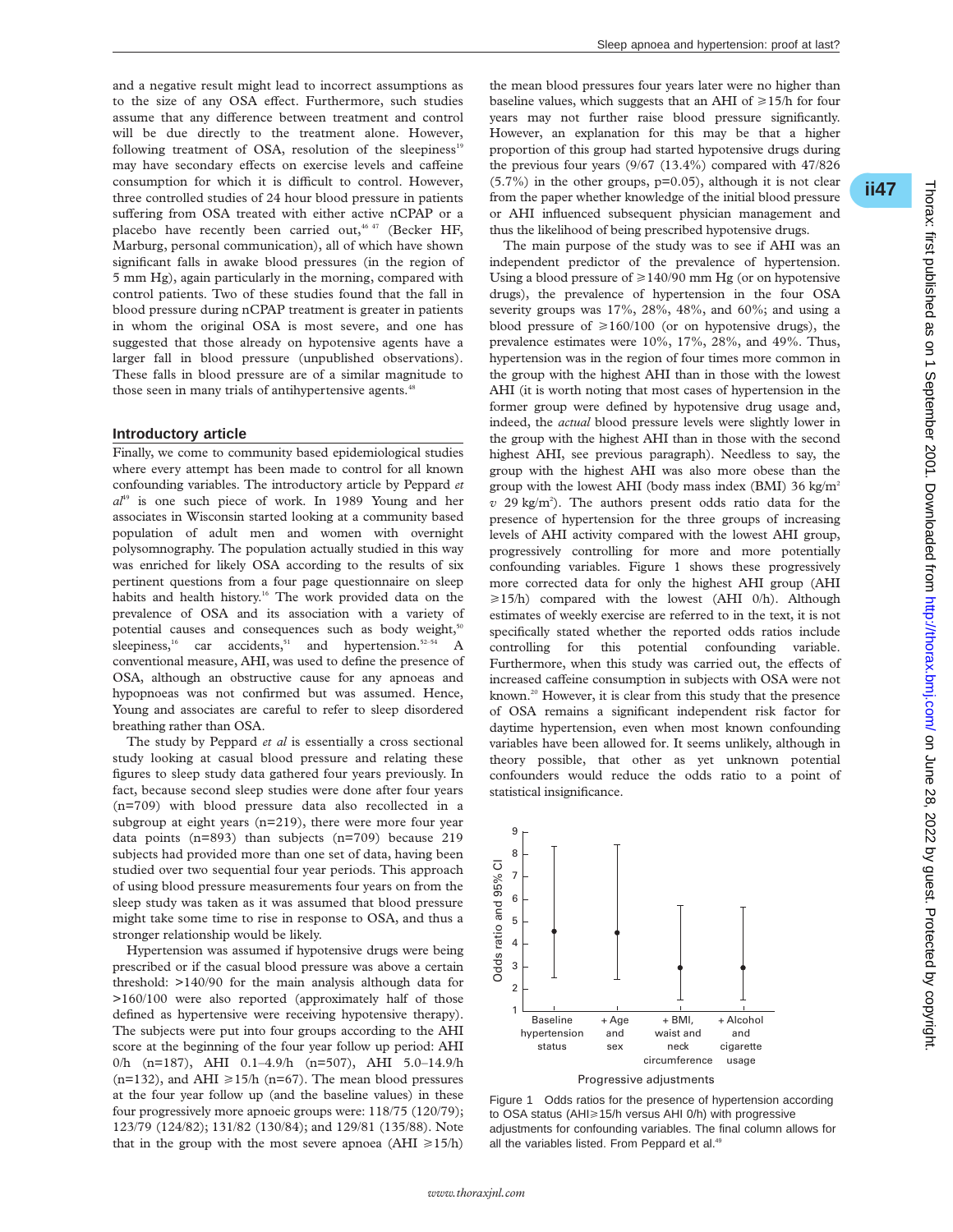# Learning points

- $\triangleright$  Large arousal related transient rises in blood pressure occur at the end of each obstructive apnoea.
- $\triangleright$  Daytime hypertension is common in OSA but these conditions share many common risk factors and disentangling true cause and effect has been very difficult.
- Poor quantification of both hypertension and OSA will have reduced estimates of any potential correlation.
- $\triangleright$  Case control and treatment studies in OSA strongly suggest a significant carryover of hypertension into the day, mainly the morning.
- $\triangleright$  Epidemiological studies controlling for as many confounders as possible also strongly suggest that even small amounts of OSA are an independent risk factor for daytime hypertension.
- $\triangleright$  Potential candidates for provoking daytime hypertension in OSA are nocturnal hypoxia or hypercapnia, increased ventilatory effort, and sleep fragmentation; the latter seems the least likely explanation.

Lower odds ratios for the effect of AHI on hypertension than those found in the study by Peppard *et al* have been found in another large community based study published in 2000.55 The Sleep Heart Health Study measured AHI in 6132 subjects and found that those with AHI values of  $\geq 30/$ h were 1.37 (95% CI 1.03 to 1.83) times more likely to have hypertension (blood pressures  $\geq 140/90$  mm Hg or on hypotensives) than those with an AHI of <1.5/h, after allowing for most potentially confounding variables. Measurements of hypoxia seemed slightly more predictive (odds ratio 1.46) but are likely to have been more robust than measurements of AHI.

Although the odds ratio of 2.89 found in the study by Peppard *et al* is not enormous, in terms of actual cases of hypertension it will have a profound effect given the overall high prevalence of hypertension and, to a lesser extent, OSA itself. For example, in the study population (not typical of the general population due to enrichment for sleep apnoea by prior questionnaire), the prevalence of hypertension (blood pressures of  $\geq$ 140/90 or on hypotensive drugs) in the group with the lowest AHI was 32/187 (17%) compared with 278/893 (31%) in the whole group. If we use the adjusted odds ratio, we can work out approximately how many extra cases of hypertension in the three higher AHI groups there might be as a result of this higher AHI activity. The calculation gives 120 cases of hypertension of 706 (17%) resulting from the "baseline" prevalence, about 80 from the confounding variables such as obesity, and an extra 78 from increased AHI. This is a truly staggering figure, implying, as it does, that perhaps almost one third of the cases of hypertension in this particular study population were possibly related to higher AHI values.

Elucidating the mechanism of this effect was not part of this study. However, the significant odds ratio in the low AHI group  $(0.1-4.9/h)$  is still significant  $(1.42)$  and difficult to understand. A few apnoeas per hour would seem unlikely to increase greatly the number of overall arousals per hour, which are already over 20 in most normal individuals during polysomnography,56 and the hypoxic challenge is similarly likely to be trivial. It may be that the AHI is simply a marker of increases in upper airway resistance during sleep, representing as it does only the more severe end of the spectrum of pharyngeal narrowing during sleep. It may be that narrowing of the pharynx, with increased inspiratory effort (with or

without snoring), could act as a hypertensive agent, perhaps through increased pleural pressure swings (or hypercapnia) across much more of the night than the brief periods of actual apnoea or hypopnoea. There is some indirect evidence from three community population based studies that this could be the case.<sup>57-59</sup> The increased inspiratory effort and subatmospheric pleural pressure will, on average, lower arterial blood pressure (pulsus paradoxus) through the night, and perhaps lead to compensation mechanisms to raise blood pressure that carry over into the day.

### **Conclusions**

What then can we conclude, other than that 2000 was a bumper year for high quality studies on sleep apnoea and hypertension? It now seems almost beyond all reasonable doubt that OSA is an independent risk factor for diurnal hypertension, and that this has more than trivial consequences at a public health level. It is yet to be proven that hypertension due to OSA has the same adverse cardiovascular effects as hypertension from other causes.<sup>60</sup> This seems likely, but there is some preliminary evidence in this area to suggest it may not.<sup>61</sup> Furthermore, until a better treatment for OSA is available, it seems unlikely that large numbers of asymptomatic individuals will use nCPAP to lower their blood pressure by about 5 mm Hg if there are no daytime symptoms to be improved as well. A hypotensive drug is likely to be the preferable alternative, and innumerable studies have shown the benefit from this approach.<sup>48</sup> Obesity is at the root of much of the cardiovascular pathology discussed here—either directly or via OSA—and should be the primary target for intervention. We urgently need effective strategies to prevent and reverse the serious problem of rising obesity. No one could argue that the mean (SD) BMI of 30 (7) kg/m<sup>2</sup> seen in the Wisconsin study is not a major health hazard of our time.

#### **References**

- **1 Guilleminault C**, Tilkian A, Dement WC. The sleep apnea syndromes. Ann Rev Med 1976;**27**:465–84.
- **2 Guilleminault C**, Cummiskey J, Dement WC. Sleep apnea syndrome: recent advances. Adv Int Med 1980;**26**:347–72.
- **3 Weinsier RL**, Norris DJ, Birch R, et al. The relative contribution of body fat and fat pattern to blood pressure level. Hypertension 1984;**7**:578–85.

## **ii48**\*